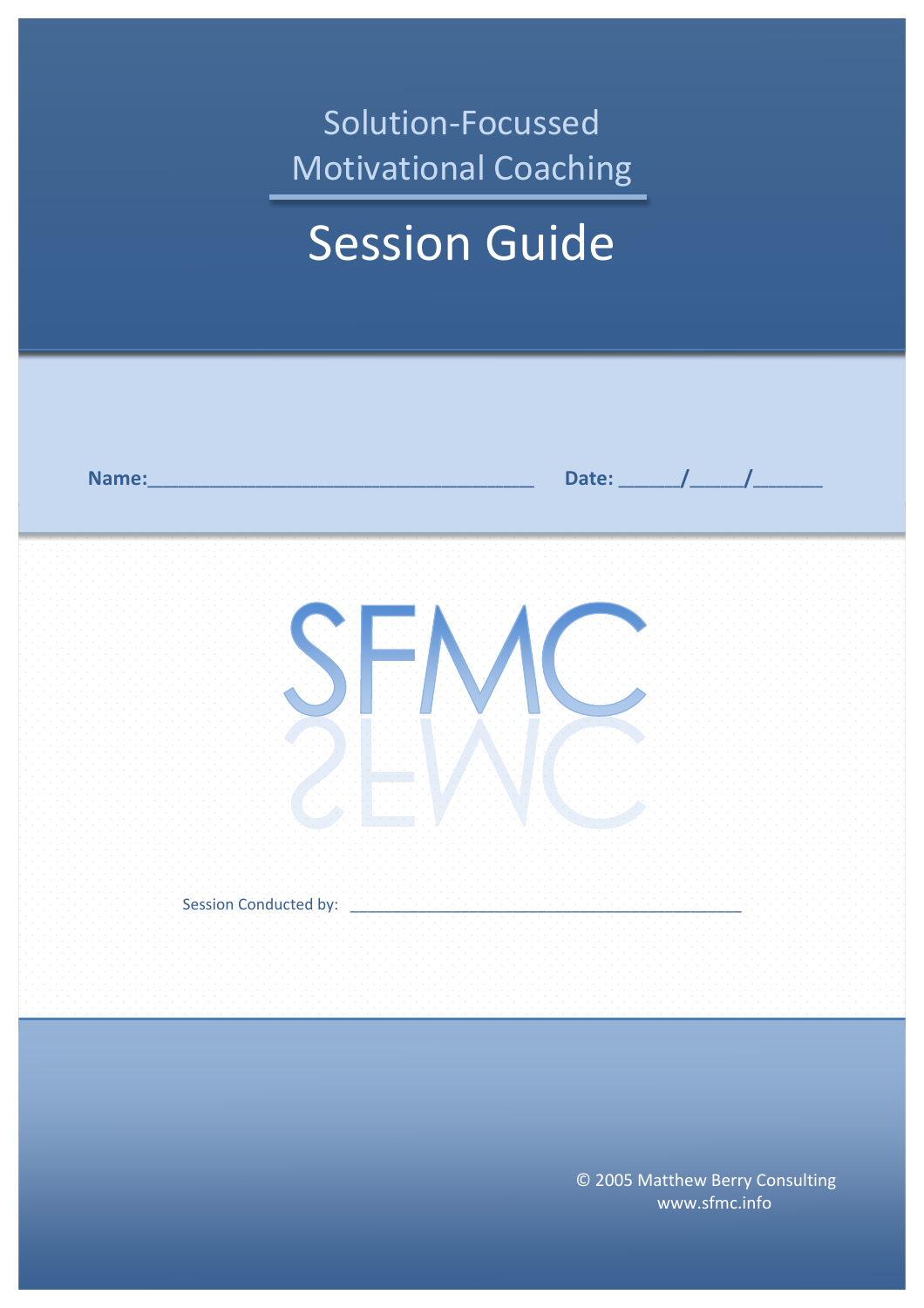# About Solution-Focussed Motivational Coaching (SFMC)

The. SFMC is an approach to coaching designed to offer professionals an increased level of. sophistication and choice around the tools available for their practice, improving outcomes for. their clients, both individual and organisational.

SFMC is a hybrid method drawing together goal-formulation, solution-focussed coaching, and aspects of motivational enhancement, into a single framework. This is because in order for an individual to succeed in any goal-directed behaviour (the "What"), there are two other essential components... having the means to achieve the goal (the "How"), and generating the motivation. to maintain the focus and drive until the goal is achieved (the "Why").



This.pamphlet.provides.a.brief.summary.of.the.SFMC.session,.followed.on.page.5.by.a.long-form **session template**, for use by the novice student of the technique. Pages 14 & 15 provide a shortform session template for more experienced practitioners, and on page 16 there is a sample client feedback sheet for the coaching recipient to fill out at the end of the session.

The. SMFC session is divided into 5 discrete stages and there are crucial checkpoints at the end of. each sessions that must be met before proceeding to the next stage. These are:

- Stage  $1$  Defining Objective What the overall aim is to be
- Stage  $2$  Enhancing Motivation Why we want to do this
- Stage  $3$  Goal Generation what are the key goals along the way
- Stage 4 Inner Strengths & External Resources how to achieve these goals
- Stage  $5$  Feedback the plan and motivation to stick with it

SFMC commences with stage 1 by exploring the clients' long-term aspirations (the 'objectives'). Often, in corporate settings, these have been predetermined by the organisation prior to your. being.contracted. However, in more generalist life coaching, these may not yet have been set, and. can be clarified using a tool such as the 4PACQ (available from www.4pacq.info).

This. tool. is designed to explore not only the goals and ambitions that the client is presenting with, but also assesses their overall contentment through identifying and measuring the degree to. which core human needs are being met. This can be important for those clients who present with. preconceived notions around what they believe they need to be happy, but for whom the ongoing discontentment that triggered their help-seeking may have quite different causes.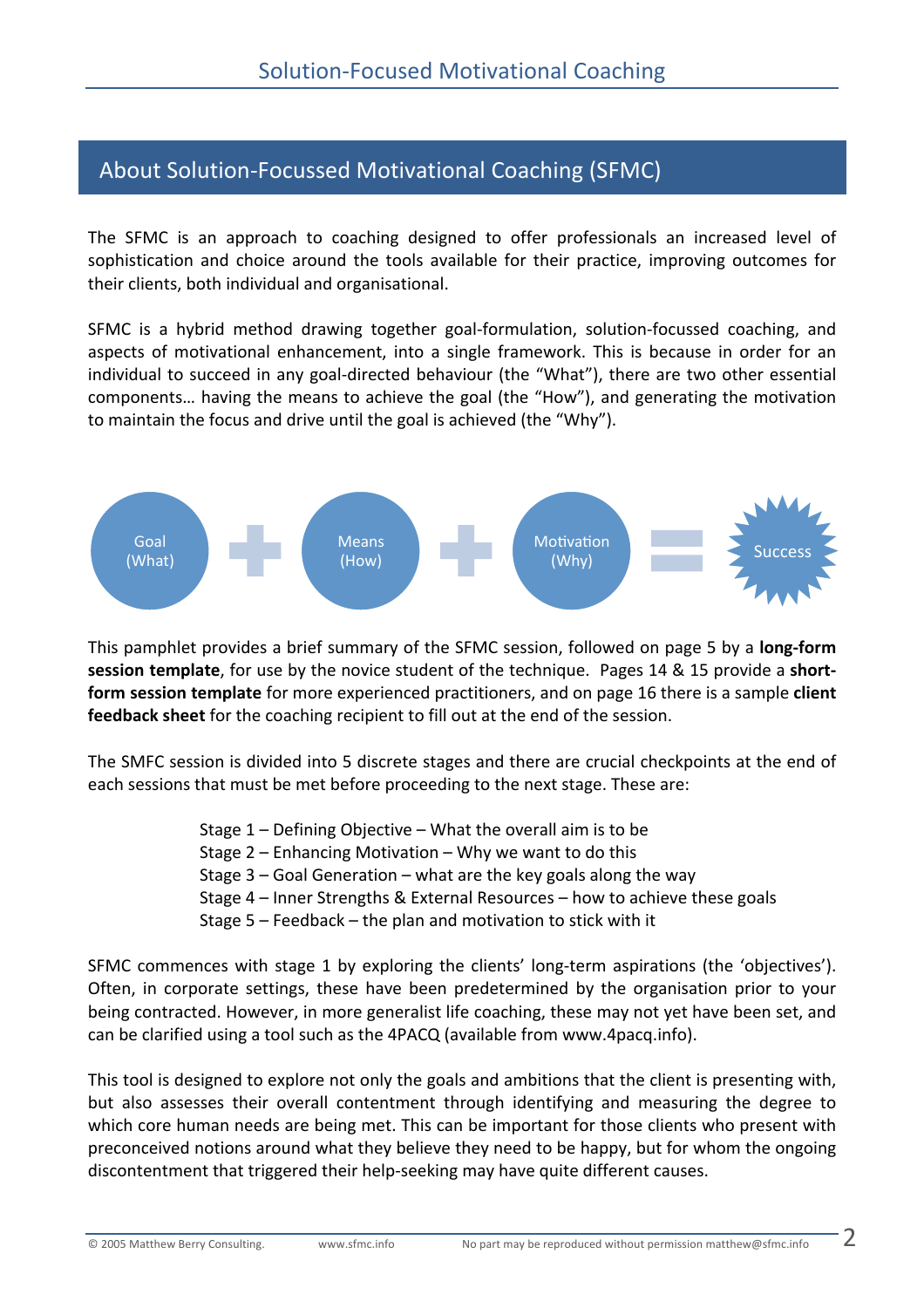Of these long-term objectives, one is selected to be the current focus of the coaching, and during the.SFMC session, this will be broken down into smaller goals, the achievement of each of which. will require both a means, and adequate motivation, as illustrated above.



Stage 2 of SFMC now differs from traditional solution-focussed approaches, by proceeding to identifying the key motivation factors that underlie the client's desire to attain their objective, and. the first of the eight dimensions of motivation described on page 4 of this pamphlet, are. introduced (marked with an asterisk in the long-form template). Once motivation has been. established, it is modified to ensure that it is constructive, not avoidant (carrots, not sticks).

Then, in stage 3, the key goals, or stepping stones required to attain the objective are decided, using exception questions, scaling questions, and a range of other solution-focussed questions, and this is followed by stage 4 exploring those inner resources already available that facilitate that. goal, coupled with any additional external resources that may be required. These goals, internal resources, and external resources are recorded on a separate sheet.

The session finishes in stage 5 with. feedback and suggestion of tasks. This stage is similar to. traditional solution-focussed approaches, except for the addition of another motivational exercise, and the scaling of willingness and confidence of the tasks selected.

> Matthew.Berry DPsych (couns) GradDIp (clin)

© 2005 Matthew Berry Consulting www.sfmc.info

Copy permitted for individual and teaching use only with this notice intact and written permission from the author. Organisational use or other enquiries email matthew@sfmc.info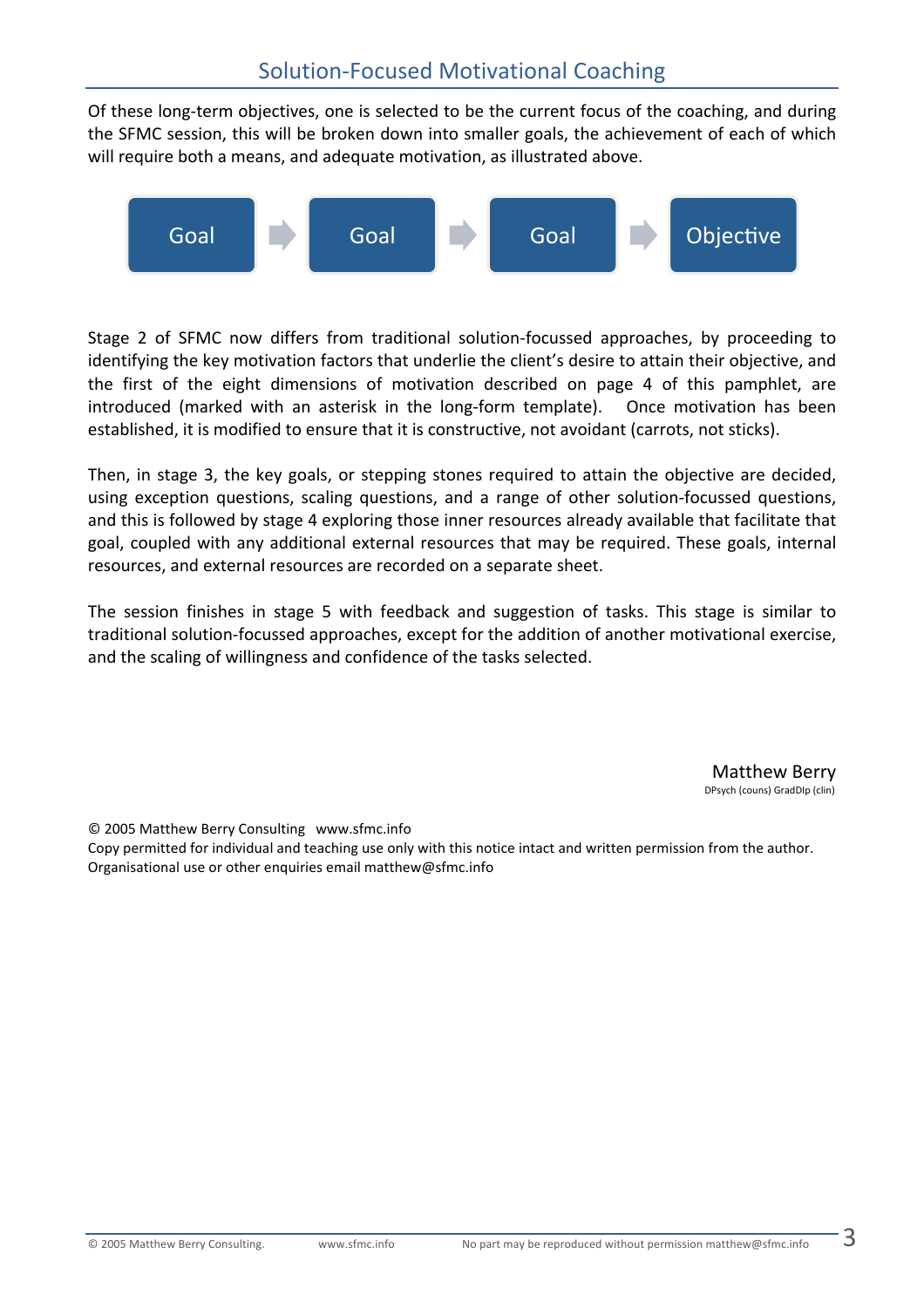# The 8 Dimensions of Motivation

# Eight dimensions of motivation are utilised during the SFMC session, and these are briefly **summarised!below.**

#### i) Constructive vs. avoidant (Carrots and Sticks)

Carrot create positive emotions and the desire for the goal, sticks create negative emotions, and the need for the goal. Carrots are better in the long run because change beomes a much more. enjoyable process... just think from your past how you prefer doing things that you want to do, rather than things that you have to do. Furthermore:

- People.may put less effort into the job when motivated by a stick, than a carrot,
- People are less likely to enjoy the task when stick motivated,
- People may be less inclined to voluntarily repeat the task when motivated by a stick,
- People may be more likely to procrastinate when motivated by a stick,
- People may be more likely to search for excuses, 'yes but's and ways out with sticks.

#### ii) Importance

Goals that are important to YOU will generate stronger emotions... and emotions are what. generate motivation. So more motivation can come from stronger emotionally-laden goals,

#### iii) Confidence

Goals that you are more confident about achieving will create more positive emotions and therefore create stronger motivation.

#### iv) Frequency of thought

The more often you think about a goal, the more motivation it may create. Visualising your. 'carrots' and trying to feel the positive emotions associated with them may enhance motivation.

#### v) Time frame

Goals can be short-term or long-term. However, remember that the more distant the carrot, the. weaker it's motivating power. It's best to have a trail of carrots, remembering that once a carrot is achieved, it usually stops creating motivation, and so you need to replace it ASAP!

#### vi) Internally / externally motivated

When we focus an a goal for someone else, such as to make them happy or to impress them, then. we are reliant upon them being there to create the motivation. If for whatever reason they leave. or.go.away, they.take.their.motivation.with.them! So.always.have.reasons.for.yourself.too.

#### vii) Under/beyond my control

How. much. of. this. motivating. reason. is. dependent. upon. aspects. that. I. have. control. over, as. opposed to things that are beyond my control? Some reasons, such as making your boss happy, getting family to trust you, or being liked are out of your control. However, being a good husband/ father/son, or being a responsible and trustworthy employee ARE all under your complete control.

#### viii).Real / Hypothetical

Goals that the person has past positive experiences around will often generate more consistent. and reliable motivation than goals where there is no past experience.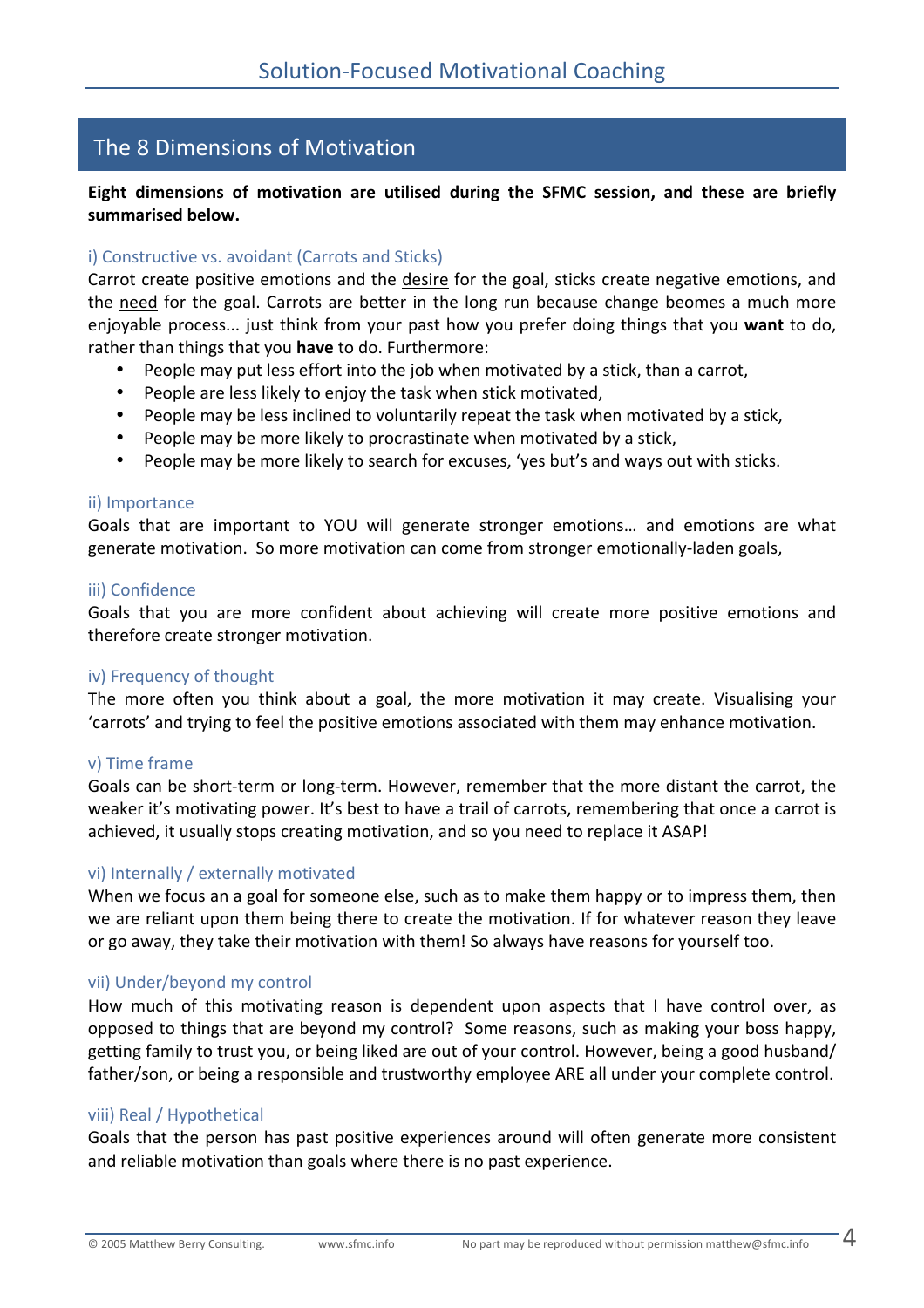# **SFMC Long Form Template**

# Introductions / Formalities

- Preferred names
- Confidentiality, costs and other contractual obligations
- Past. experience at being. coached, what the role of a coach is, how you. work and time. frame.

**Notes** 

# Stage 1: Defining Objective(s).

*Purpose of stage 1 is to identify the overall objectives of the coaching sessions.* 

*The client may be several objectives so you want to prioritise the most significant for the client,* especially in the case of life coaching clients. Organisational clients are likely to have pre $determined$  objectives.

*The objectives are different from the goals or stepping stones elucidated in stage 3.* 

# Establish.Focus:.Broad.Life Areas.of.Interest

*e.g.(Work,(Friendships,(Relationships,(Hobbies.*

# "What broad areas/aspects of your life are you interested in focussing upon at the moment?" "What would you like to be different about your life (this time next year)?"

*Can use the 4PAC Questionnaire to identify where certain life needs are deficient. Where general growth is requested, explore: knowledge, skills, insight, creativity, discovery, &. acquisition* in the person's or personal life.

| 2 |  |  |
|---|--|--|
| 3 |  |  |
| 4 |  |  |
| 5 |  |  |

 $\triangleright$  Validate and enthuse about the objectives

- **For!**each**!objective!ask:**
	- "Whose idea is this (the objective)?" (internal vs. external\*)
	- Reframe the objective if it was someone else's so that the client perceives it as being theirs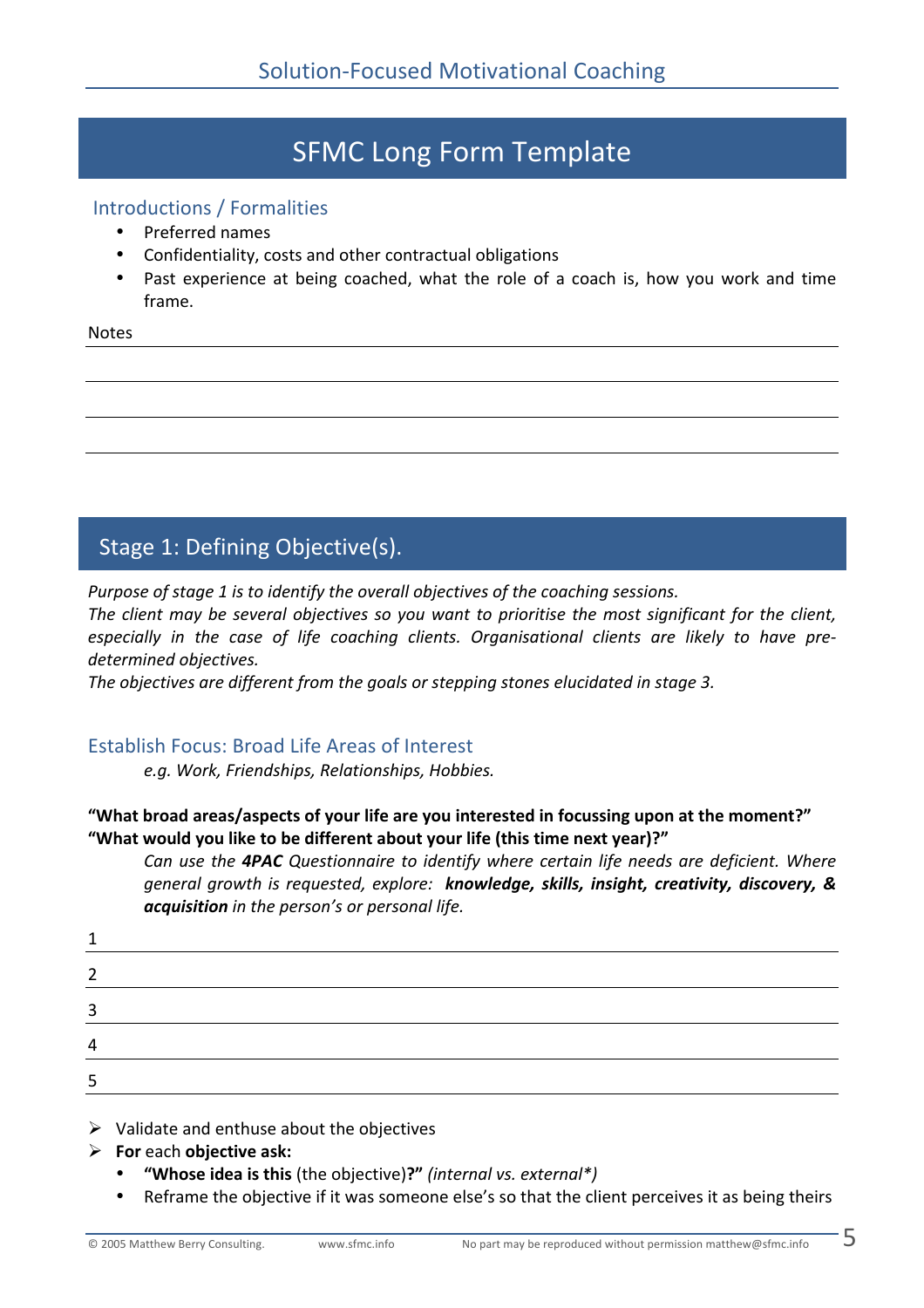# Narrowing Down to Specific Coaching Objective

"Of these broad life areas, which is the most important that you'd like to focus on first? "

1.

Tell me more about this *(area above)*? What sort of problems/what do you want to achieve in **that!area?...!!!!What!else?....! What!else?..."**

| 3      |  |  |  |
|--------|--|--|--|
| Д      |  |  |  |
| ∽<br>- |  |  |  |

- Objective needs to be reasonably concrete, specific, and framed in positive terms
- Objective must be **important** to the client *(important to self vs. important to others\*)*
- Objective must be within the client's locus of control *(under/beyond my locus of control\*)*
- Get much **detail** about the objective so you understand it and what it means to the client.
- More distant objectives need more motivation. Consider less than 1 year *(time-frame\*).*

# "Which of these objectives above do you want to focus upon?"

Priority Objective:

to be achieved within/by

*Visualising exercises can be applied here.* 

# "Out of 10, please rate your **confidence right now that you will achieve this objective?"**

"What has happened so far towards this objective, and what have the results been?"

- Explore for and enthuse about achievements and progress,
- Briefly identify setbacks but don't dwell,
- Affirm & summarise progress & achievements, especially inner resources already identified.

# Progress to date

 $\boxtimes$  Checkpoint: Ensure that overall objective is clearly defined from within the. client's locus of control, rather than in terms of someone or something else.

 $/10$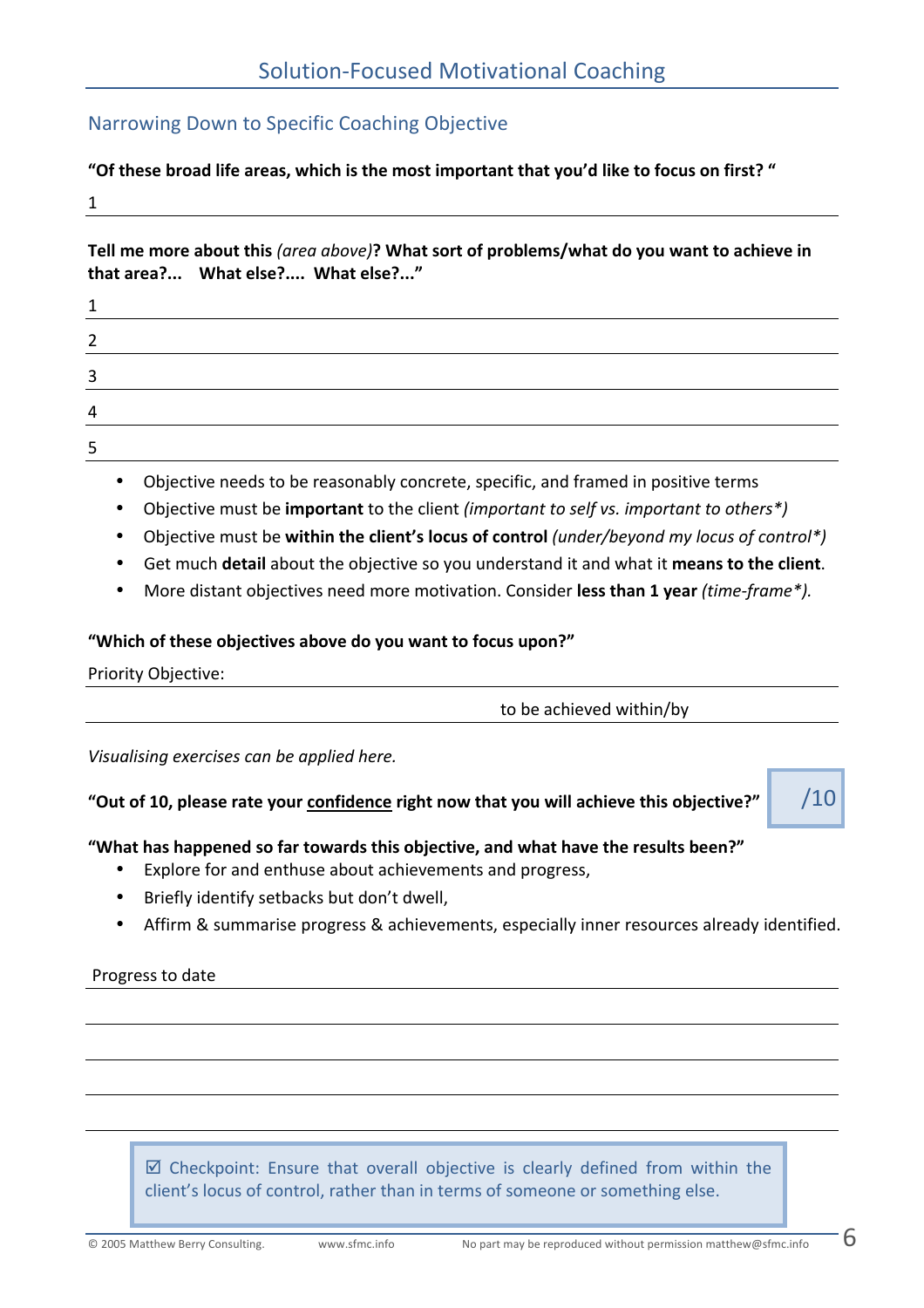# Stage 2: Enhancing Motivation. *(the 'Why')*

To generate further motivation towards the objective and ensure that the motivating reasons are *the best available, i.e., those that generate strong positive emotional responses in the client.* 

"What are the reasons that you want (this objective)?" "What are the good things about (this objective)?" *(sticks vs. carrots\*)* 

For each reason ask:

"and what does that make you feel when you think about it?" "What is another good thing?"

- Ensure that reasons are 'carrots' i.e. when asked what it makes them feel, they respond. with a positive emotion
- Any motivating reasons that elicit negative emotions, or relate to the avoidance of negative feelings, should be reframed into carrots
- Do.not allow negative terms, or the use of 'no', 'not', 'never', or 'less' in the wording.

|                | <b>Motivating Reason</b> | Makes me feel |
|----------------|--------------------------|---------------|
| $\mathbf{1}$   |                          |               |
| $\overline{2}$ |                          |               |
| 3              |                          |               |
| $\overline{4}$ |                          |               |
| 5              |                          |               |
| 6              |                          |               |
| 7              |                          |               |
| 8              |                          |               |
| 9              |                          |               |

# "Of all these reasons, which are the three most important ones for YOU?" *(importance\*)*

• Circle the three most that elicit the strongest positive emotional reaction.

 $\boxtimes$  Checkpoint: Are the motivating reasons above important to the client and. described in such a way as to elicit only positive emotions?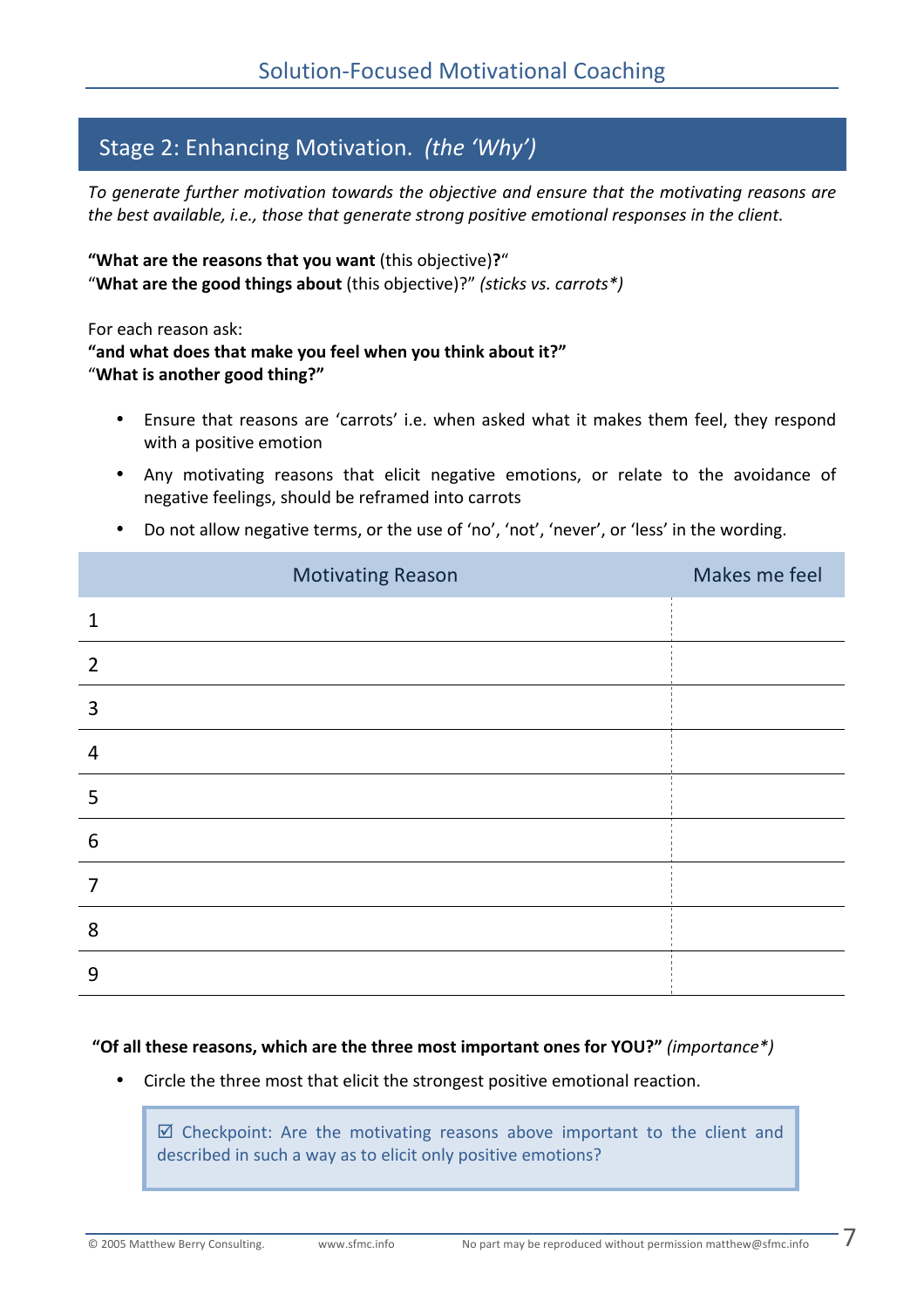# Stage 3: Goal Generation. *(the 'What')*

*To identify the goals that form stepping-stones to achieving the agreed objective.* 

"What are the things that need to happen in order to achieve (*the objective*)?" "What are some things that need to be different in order to achieve (the objective)?" "Imagine that you are six months down the track and *(the objective)* has been reached. What sort of things would have happened or have been achieved along the way? "What are some things that you might be doing differently?" "What would other people (*specify*) notice would be different about you?"

#### **"What!else…!What!else?"**

- If they are having difficulty ask the miracle question or scaling questions see below.
- Try to generate at least five goals use "what else" regularly.

As goals get generated fill them out in the action plan on the next page.

- Ensure goals are well-formed, i.e. concrete, measurable, & preferably behavioural (i.e. you. can video them)
- Describe in terms of presence of desirable behaviours, not absence of problematic ones
- The goals are things that are under the person's control

# Scaling.Questions

"In terms of how close you are to your objective, where 10 is you have achieved it, and 1 is haven't even thought about it, whereabouts down that track are you today? .... what would **need to be different for you to increase that by one extra point?"** 

# Miracle Question *(less commonly used in SF coaching than SF counselling)*

"Imagine that you went to bed tonight, and while you were sleeping a miracle happened and you had been achieved (the objective). The thing is, that because it happened while you were sleeping, you don't know it has been achieved.

What would be the first thing you'd notice that would tell you that this miracle has happened? What else? What else?

What would other people notice? What would they notice you doing differently? **What would you notice yourself doing differently?** ... What else?... What else?"

 $\boxtimes$  Checkpoint: Do you have 4 or 5 concrete, measurable and behavioural goals?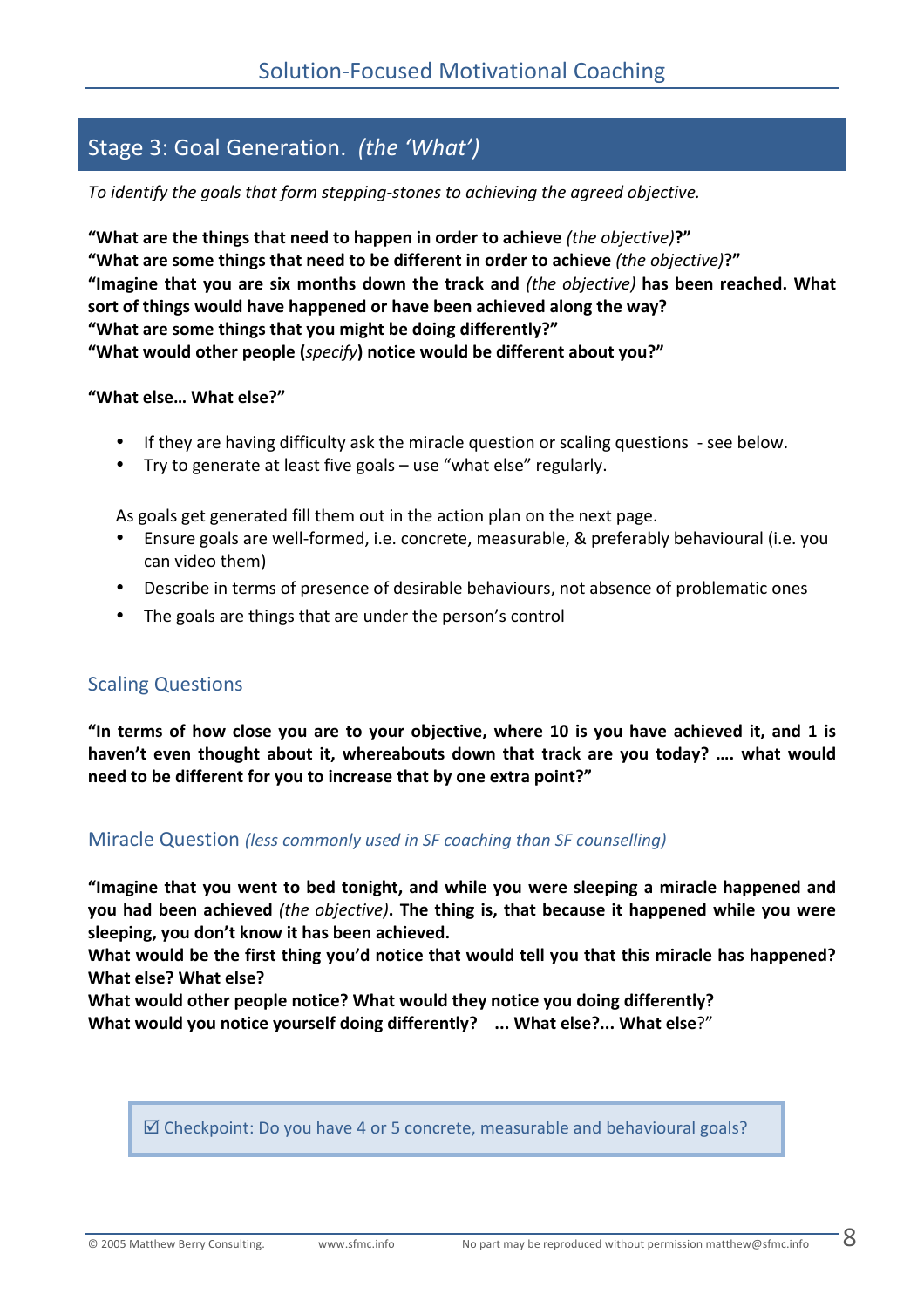| External Resources                                                                                                       |  |  |  |  |  |  |  |
|--------------------------------------------------------------------------------------------------------------------------|--|--|--|--|--|--|--|
| Inner Strengths                                                                                                          |  |  |  |  |  |  |  |
| Goal                                                                                                                     |  |  |  |  |  |  |  |
| 9<br>www.sfmc.info<br>No part may be reproduced without permission matthew@sfmc.info<br>© 2005 Matthew Berry Consulting. |  |  |  |  |  |  |  |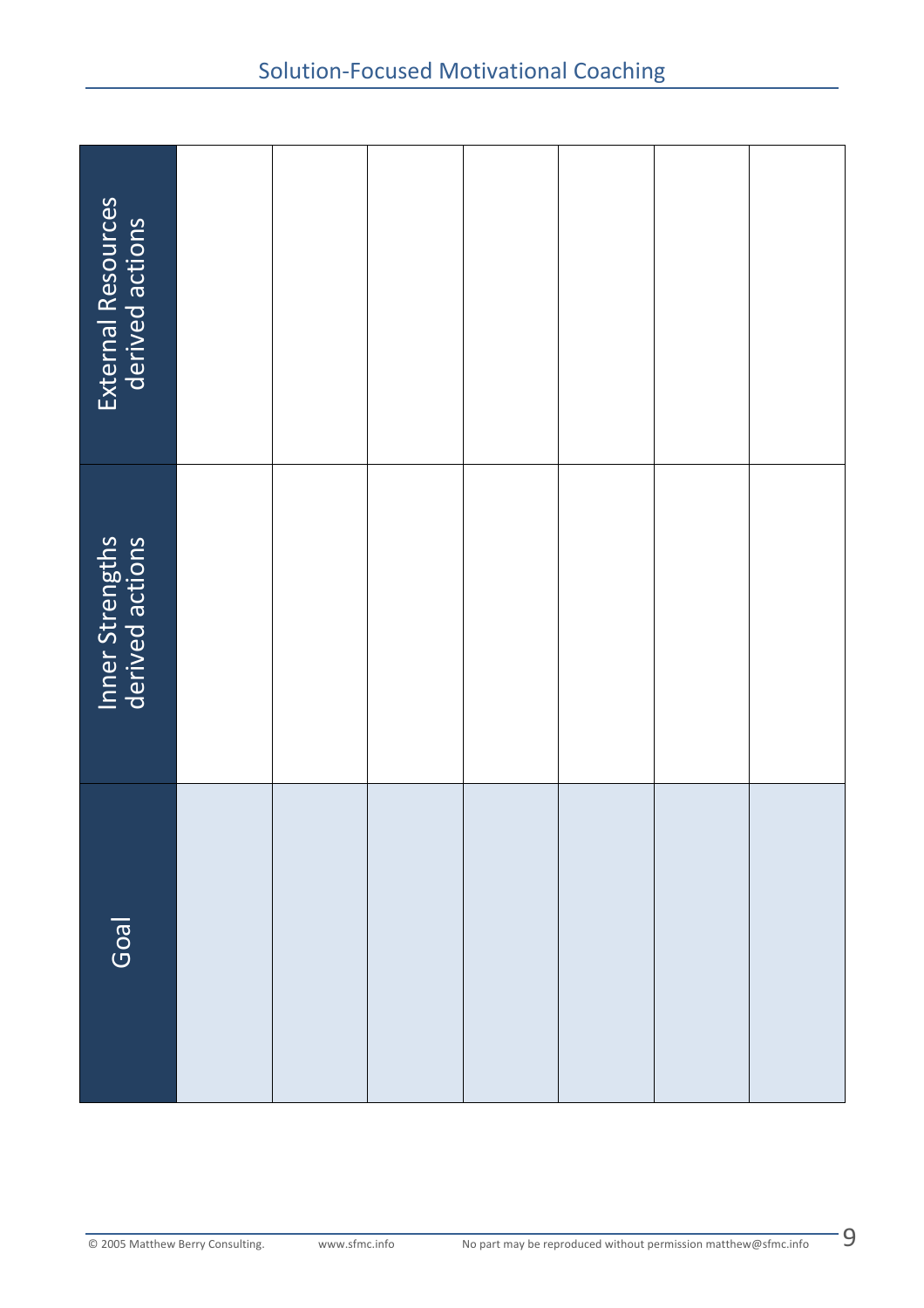# Stage 4: Internal Strengths / External Resources. *(the 'How')*

*Repeat for each goal listed on the previous page to establish what necessary internal strengths and* resources the client already possesses, and then when internal resources are exhausted, to explore for external resources. These become the actions for the coming week.

# 1). Internal Resources and Actions.

- Get enough detail so you and they understand how they can achieve this today
- External resources generated here can already be added to the action plan.

#### Direct Questions

"What are some of the things that you need to do in order to achieve *(this qoal)?* 

# Exception Questions *(real vs hypothetical\*)*

"Are there times in the past when you have (whatever the goal is or similar)?" "What were you doing then? ... How did you contribute? ...How else? ...What would other people say about how you were doing it?"

#### Scaling.Questions

"Suppose we were to make a scale to rate (the action/goal) from 1 to 10 *(define scale)*, how **would you score your ability today?"** (if the person is resistant you may ask) **"What's the lowest you've!ever!scored!and!when?"**

*(always ask)* "When in your life did you score the highest you've ever scored on that scale?" "What was happening and what were you doing then?"

# 2). External Resources and Actions.

Because the objective is likely to be new, the client may need external resources for. some/all goals

"Are there any people that may help you to achieve (this goal)? ... who else? ... who else?" "What about organisations or other resources? ... what else? ... what else?"

• vou may want to come up with several things depending upon the task

Remember to. repeat this stage for each of the tasks that the client agreed to work on between. now and the next session.

 $\boxtimes$  Checkpoint: Do you have specific internal/external actions to attain the goal?

+++++++++++++.OPTIONAL.BREAK.TO.PREPARE.FEEDBACK.+++++++++++++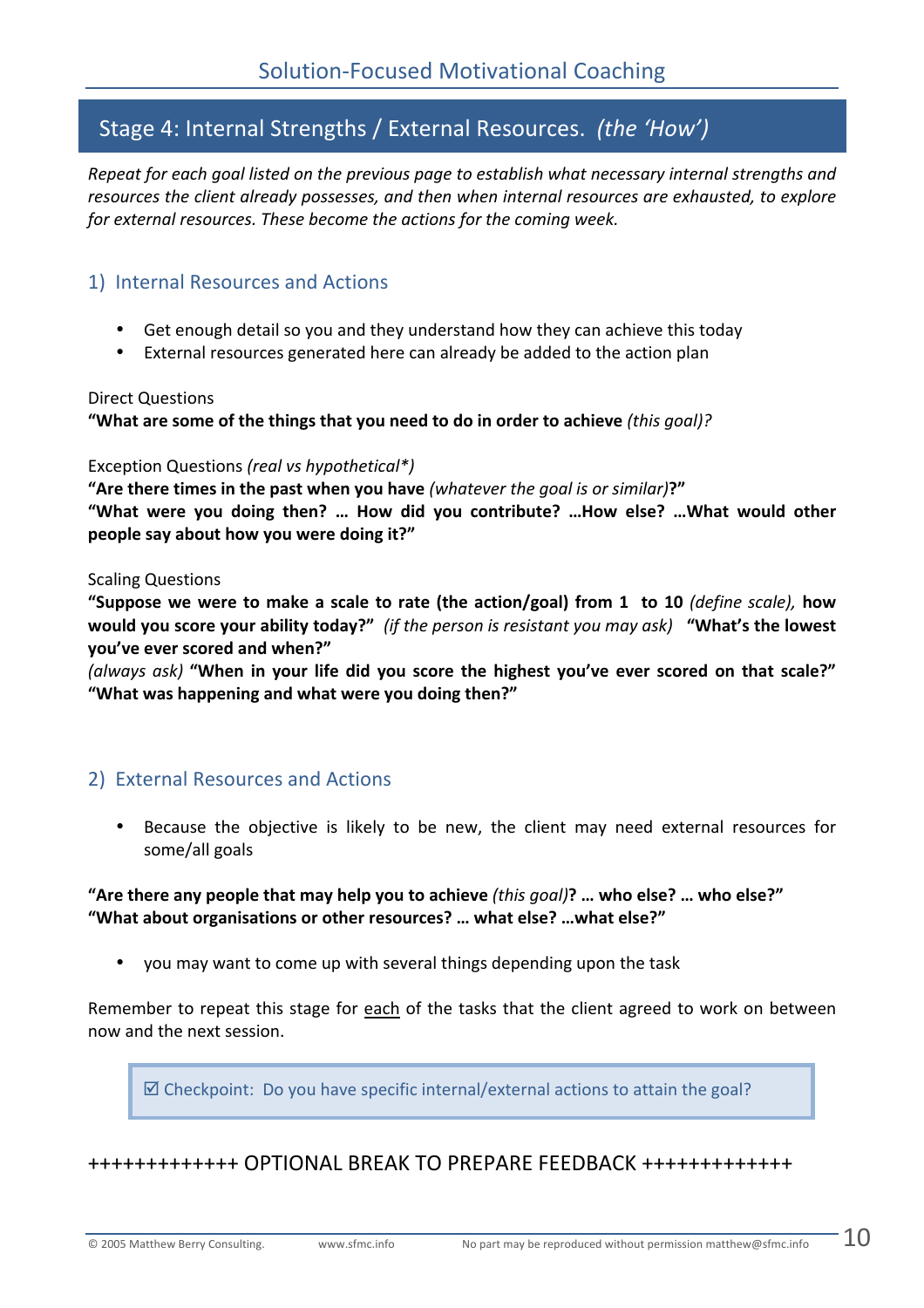# Stage 5: Feedback

*To review the goals that have been identified and suggest the tasks (from internal and external* resources) for the coming week/month, as well as strategies to maintain their motivation.

# i) Compliments

- Affirm their objective
- Other relevant compliments relating to the tasks:

Compliments:

*After compliments:* "I'd like you to write these things down on the Feedback Form (page 16). **First, 'My goal is to** (the objective) in (their timeframe)'"

# ii) Motivational task

"Also, please write down the three most important reasons for my doing this are:' (the 3 most important carrots from page 7)"

• Get them to write the reasons on the feedback form (p.16) and brainstorm some regular. re-motivating exercises such as bedtime affirmation, post-it notes, screensavers, mobile phone recurring alarm.

| Carrot 1 |  |  |  |
|----------|--|--|--|
| Carrot 2 |  |  |  |
| Carrot 3 |  |  |  |
|          |  |  |  |

"is there someone who you can recruit to help you remain motivated? How?"

# iii)**!!**Bridge**:**

"So given these things we've just talked about, how do you feel about trying a few things before **our!next!session?"**

"You said that you thought that (the agreed goals) are some ideas you came up with that you can focus upon between now and next time we meet."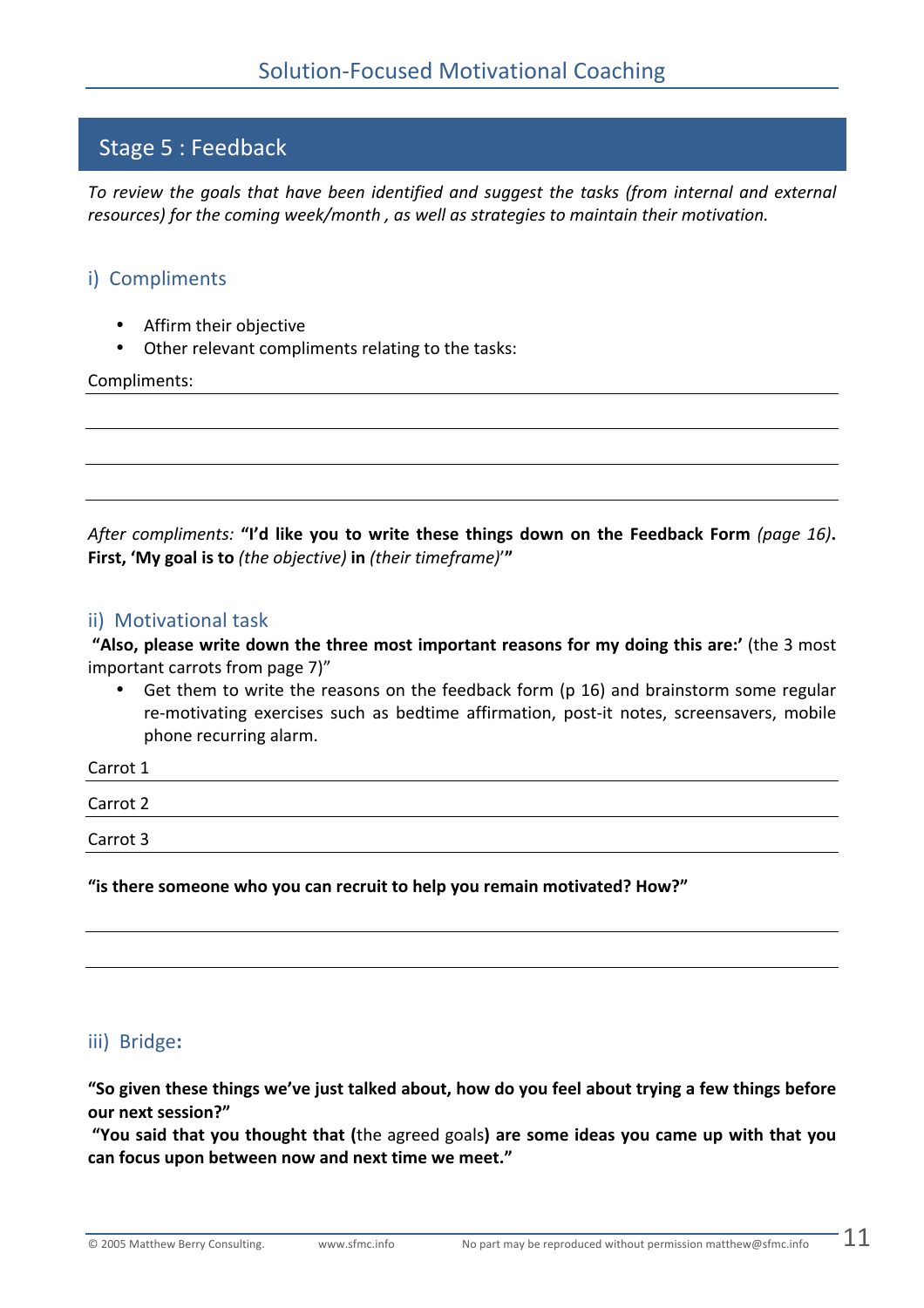# iv) Tasks:

- List the goals previously agreed to.
- With each goals list the tasks *(internal resources and/or external resources)* and ask them. to choose which they will follow up on and list these.
- When there are several tasks, you may need to work out an order for them to be. addressed

| Tasks: |  |  |  |
|--------|--|--|--|
|        |  |  |  |
|        |  |  |  |

# v). Scaling willingness & confidence towards tasks

"Using a scale where one represents 'no chance!' and ten represents 'an absolute certainty' how **likely do you think it will be that you will** *(the task)* **before next time?"** "And, again out of 10, how confident are you that the task will help you in your overall **objective?"**

- Repeat for each task
- If less than an 8, then either
	- $\circ$  ask what other internal or, more likely, external resources would bring it to an 8
	- $\circ$  adapt the task (make it easier or smaller) to bring it to an 8

Revised tasks:

# vi). Rescaling confidence towards objective:

"Out of 10, how do you now rate your confidence at achieving this objective?"



# vii). Next Time:

When.to.meet.next. Date:.………………………………… Time:.………………………….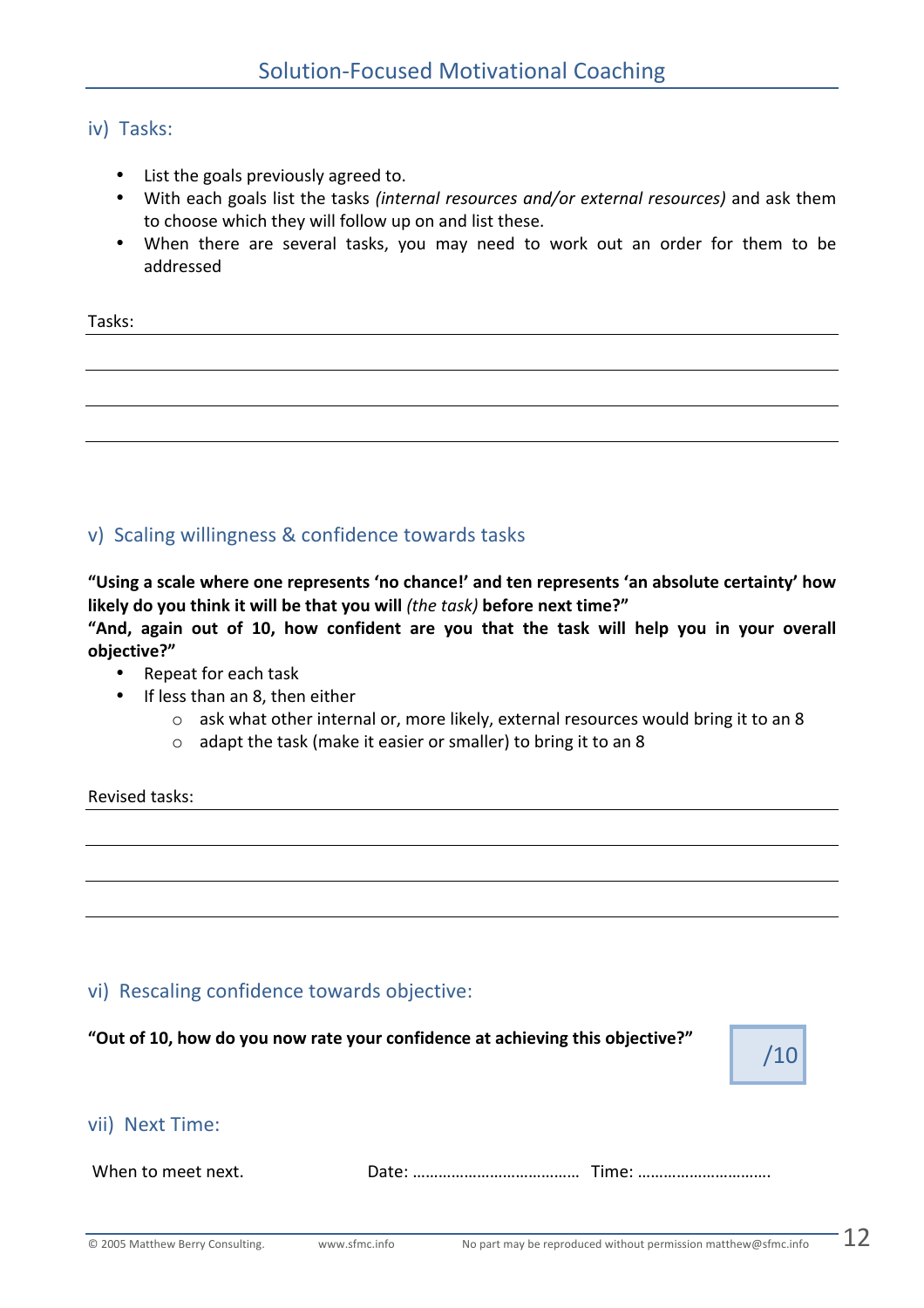# Follow Up Sessions

# i). Review. Objective from stage 1 last time

- Still interested?
- Any changes, including timeline?

# ii) Last weeks tasks

- Ask them how they went over the past (week) don't specifically mention the tasks
- No sense of failure only affirmation of what achieved or review of task if it was unrealistic
- Explore for any other tasks they may have come up with and acted upon on their own

# iii) Review Motivation from stage 2 last time

- Review 3 key motivators
- Any other motivating reasons?
- How did they go with the motivational homework?

# iv) Select Goals for this week

- Any goals already on the list to aim for before next session
- Any new goals need to be added

# v). Internal and External Resources

Repeat this step.like.last.time.for.each.of.this.session's goals.to.find.more.potential.tasks.

# vi).Feedback

• Same as for last time

# vii) Scaling Progress

• You may use this to assess how far they feel they've progressed by scaling their confidence at the objective this week, and last week, and comparing the two.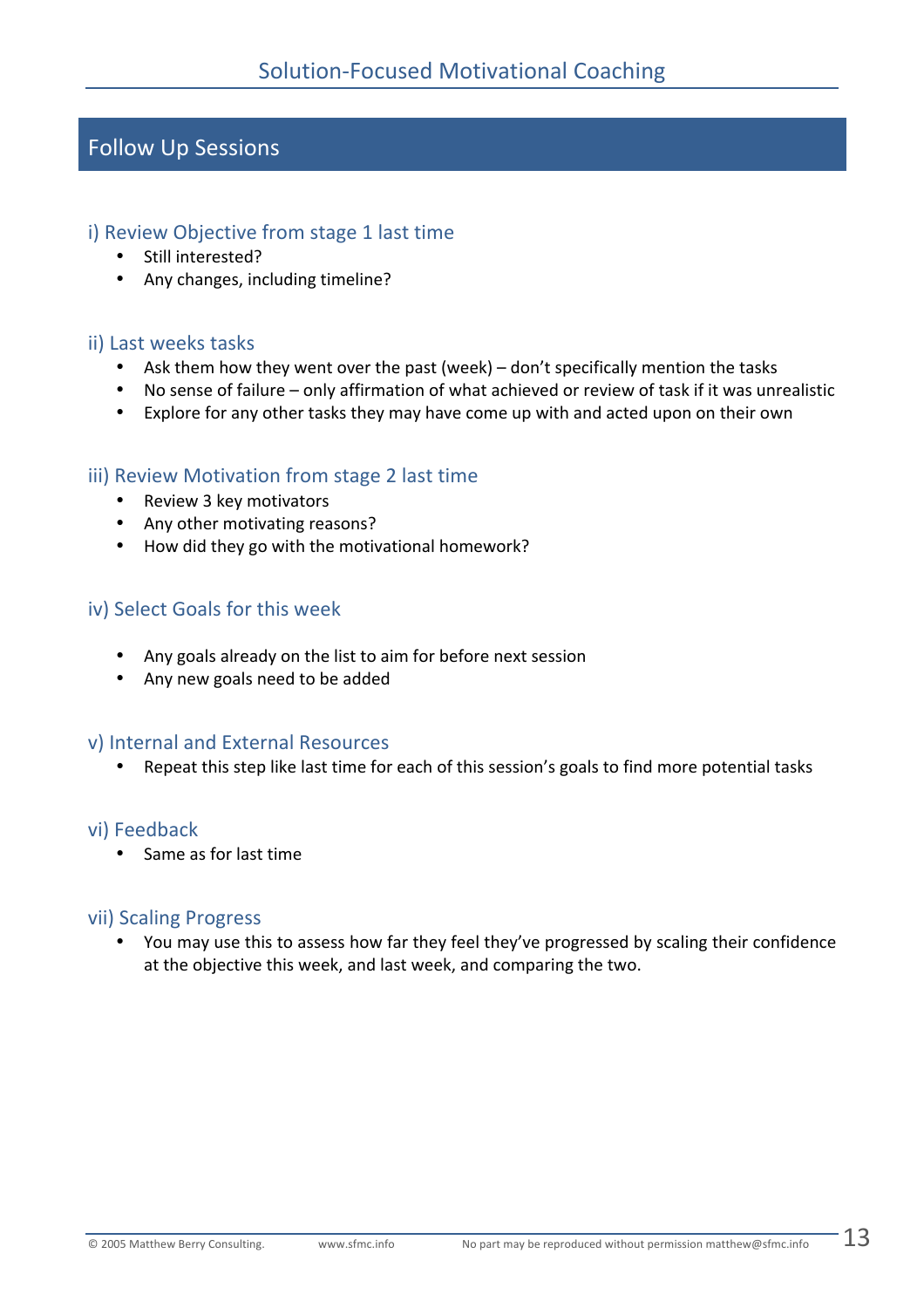# SFMS-Short Form Template Name Session Comments:

# 1: Defining Objective(s).

# **Overall Objective Area**

# Narrowing Down to Specific Objective

# Priority Objective:

| to be achieved within/by |  |
|--------------------------|--|
|                          |  |

# Progress to date

\_\_

÷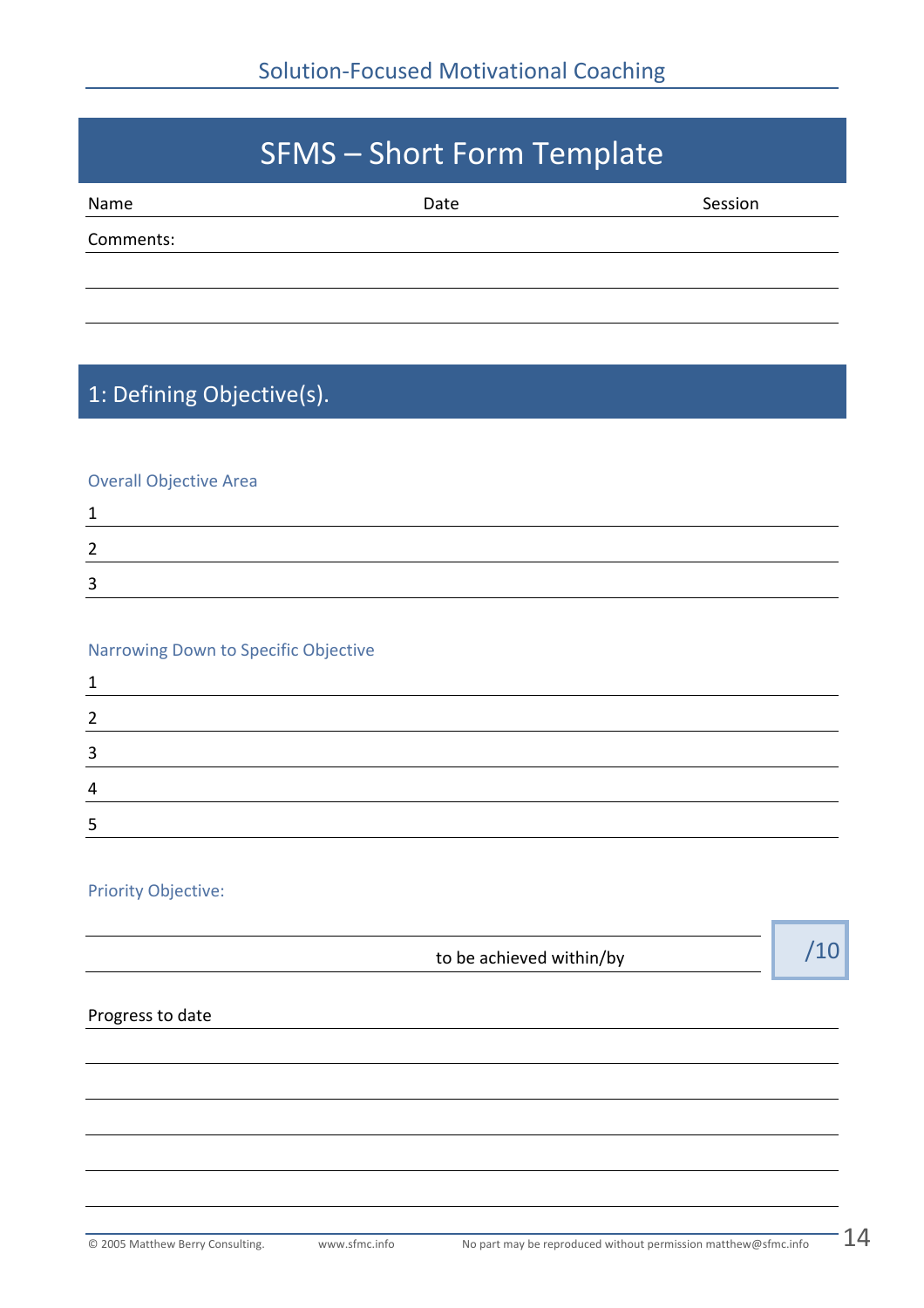| Stage 2: Motivators (why) | Makes me feel |
|---------------------------|---------------|
|                           |               |
| $\overline{2}$            |               |
| 3                         |               |
| 4                         |               |
| 5                         |               |
| 6                         |               |
|                           |               |

|  | Stage 3: Goals (what) Stage 4: Internal/External Resources (how) |  |
|--|------------------------------------------------------------------|--|
|  |                                                                  |  |
|  |                                                                  |  |
|  |                                                                  |  |
|  |                                                                  |  |
|  |                                                                  |  |
|  |                                                                  |  |
|  |                                                                  |  |

# Stage 5: Actions